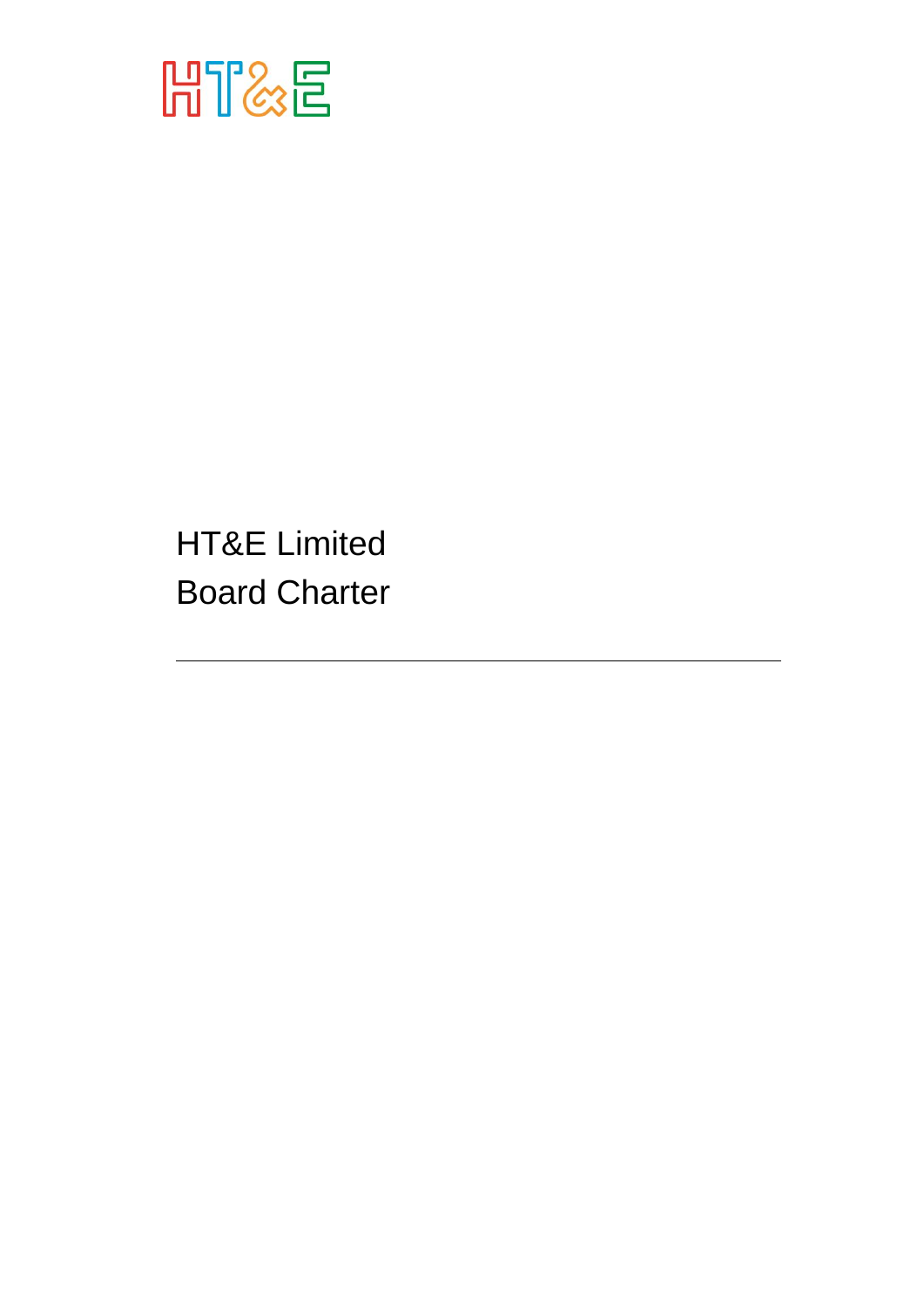## 1 Introduction

The Board of HT&E Limited (**the Company**) has adopted this Board Charter to outline the manner in which its constitutional powers and responsibilities will be exercised and discharged, having regard to principles of good corporate governance and applicable laws.

This Charter includes an overview of:

- Board composition and process; and
- the relationship and interaction between the Board, Board Committees and management.

The Board Charter and the charters adopted by the Board for its standing Committees have been prepared and adopted on the basis that strong corporate governance can add to the performance of the Company, create shareholder value and engender the confidence of the investment market.

This Charter is to be reviewed by the Board as required and at least annually.

## 2 Board composition

#### **2.1 Board composition and size**

- The Board determines the size and composition of the Board, subject to the terms of the Company's Constitution. The Constitution of the Company specifies that there be a minimum of three and a maximum of nine Directors or such other number as determined by the Board from time to time by resolution.
- It is intended that the Board should comprise a majority of independent Non-executive Directors and comprise Directors with a broad range of skills, expertise and experience from a diverse range of backgrounds.
- The Board will review the skills, experience, expertise and diversity represented by Directors on the Board and determine whether the composition and mix remain appropriate for the Company's strategy and covers the skills needed to address existing and emerging business and governance issues relevant to the entity.

#### **2.2 Director independence**

The Board only considers a Director to be independent where he or she is free of any interest, position, or relationship that might influence, or might reasonably be perceived to influence, in a material respect his or her capacity to bring independent judgment to bear on issues before the Board and to act in the best interests of the Company as a whole rather than in the interests of an individual shareholder or other party. Rather than applying materiality thresholds, materiality is assessed on a case-by-case basis. Guidelines for considering the independence of Directors are set out in [Attachment](#page-6-0) 1.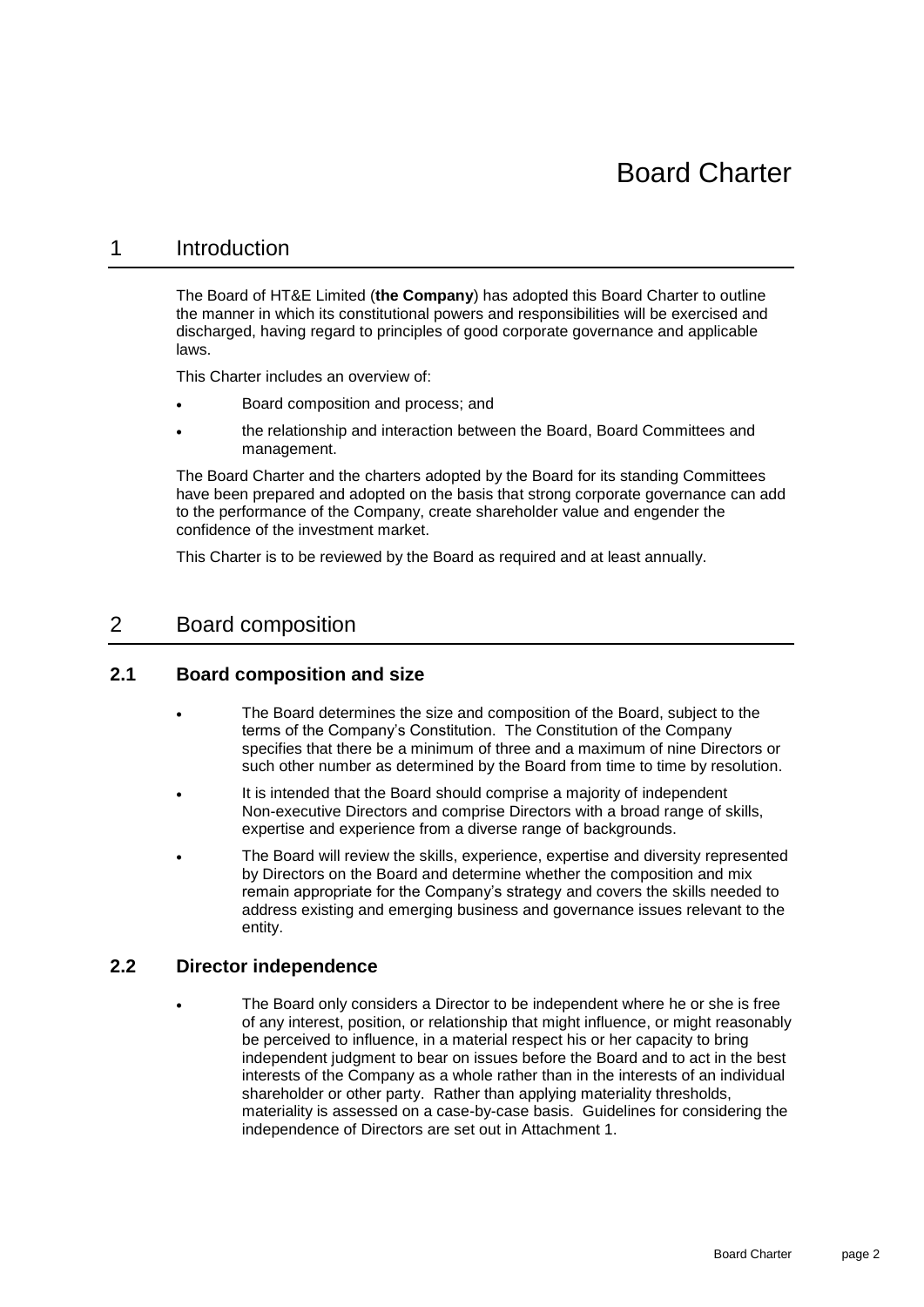- In terms of longevity of time in office, the Board does not consider that independence can be assessed with reference to an arbitrary and set period of time, and the independence of any non-executive Directors who may have held office for some time, is considered on a case-by-case basis. The Company considers that its best interests and the best interests of its securityholders are likely to be well served by the Company's mix of Directors, some with a longer tenure and deeper understanding of the Company and its business and others with a shorter tenure with fresh ideas and perspective.
- The Board regularly reviews the independence of each Non-executive Director in light of information relevant to this assessment as disclosed by each Non-executive Director to the Board.

## 3 Board role and responsibilities

#### **3.1 Board role**

The Board's role is to:

- represent and serve the interests of shareholders by overseeing and appraising the Company's strategies, policies and performance. This includes overseeing the financial and human resources the Company has in place to meet its objectives and reviewing management performance;
- protect and optimise Company performance and build sustainable value for shareholders in accordance with any duties and obligations imposed on the Board by law and the Company's Constitution and within a framework of prudent and effective controls that enable risk to be assessed and managed;
- set, review and monitor compliance with the Company's values and governance framework (including establishing and observing high ethical standards and demonstrating leadership); and
- ensure shareholders are kept informed of the Company's performance and major developments affecting its state of affairs.

#### **3.2 Board responsibilities**

The responsibilities of the Board include:

- selecting, appointing and evaluating from time to time the performance of, determining the remuneration of, and planning succession of, the Chief Executive Officer (**CEO**);
- contributing to and approving management development of corporate strategy, including defining the Company's purpose, setting strategic objectives and approving operating budgets;
- monitoring corporate performance and management's implementation of the Company's strategy and promotion of the Company's values;
- approving the risk appetite within which the Board expects management to operate;
- monitoring systems of risk management, internal control and legal compliance. This includes reviewing procedures to identify the main financial and nonfinancial risks associated with the Company's businesses and the implementation of appropriate systems to manage these risks;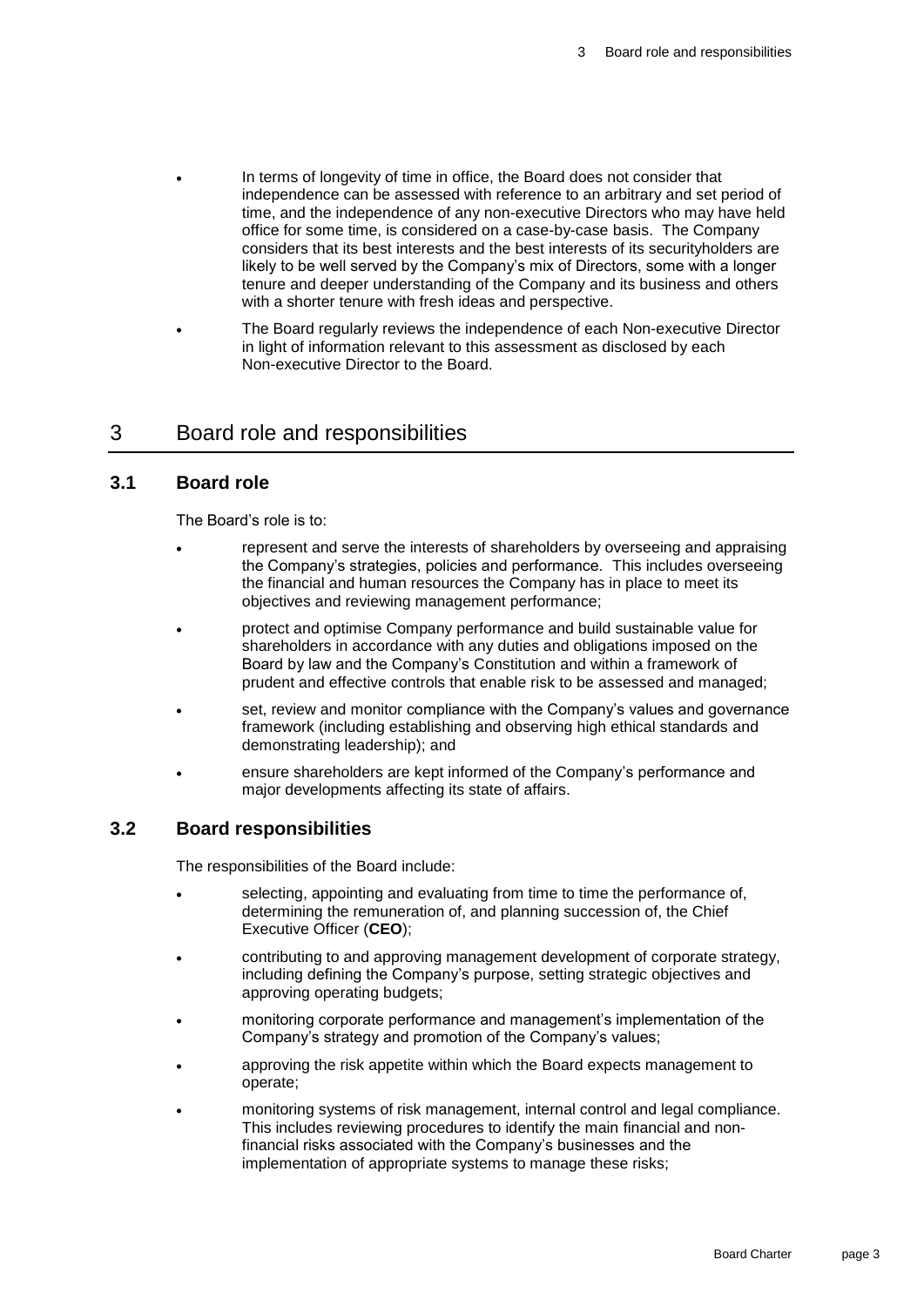- reviewing the Company's risk management framework at least annually to satisfy itself that it continues to be sound and that the Company is operating with due regard to the risk appetite set by the Board;
- approving the annual operating budget, major capital expenditure, acquisitions and divestitures, and overseeing capital management, including approving dividend payments;
- monitoring and reviewing management processes aimed at ensuring the integrity of financial and other reporting;
- approving financial reports, profit forecasts and other reports required at law or under the ASX Listing Rules to be adopted by the Board;
- overseeing the Company's process for making timely and balanced disclosure of all material information concerning the Company that a reasonable person would expect to have a material effect on the price or value of the Company's securities;
- approving the Company's values and Code of Conduct, and monitoring corporate culture;
- setting and reviewing the Company's governance policies;
- approving the objectives for achieving diversity in the composition of the Board, senior executive team and workforce generally;
- receiving information regarding material breaches of the Code of Conduct and Fraud Policy and reports of material incidents under the Company's Whistleblower Policy;
- satisfying itself that the Company's remuneration framework is aligned with the Company's purpose, values, strategic objectives and risk appetite;
- reviewing the division of functions between the Board and management to ensure that it continues to be appropriate to the Company's needs;
- setting performance targets for the CEO and senior executive team and considering performance against those targets and the remuneration outcomes;
- evaluating the performance of the Board and its Committees; and
- performing such other functions as are prescribed by law or nominated by the Board from time to time.

#### **3.3 Director responsibilities**

- Directors will act at all times with honesty and integrity and will demonstrate the highest standards of ethical behaviour.
- Directors will ensure that no decision or action is taken that has the effect of prioritising their personal interests over the Company's interests.
- Directors will be expected to participate in all induction and orientation programs and any continuing education or training arranged for them.
- The Board collectively, and each Director individually, has the right to seek independent professional advice to assist in the proper exercise of powers and discharge of duties as Directors, subject to the approval of the Chair, or the Board as a whole.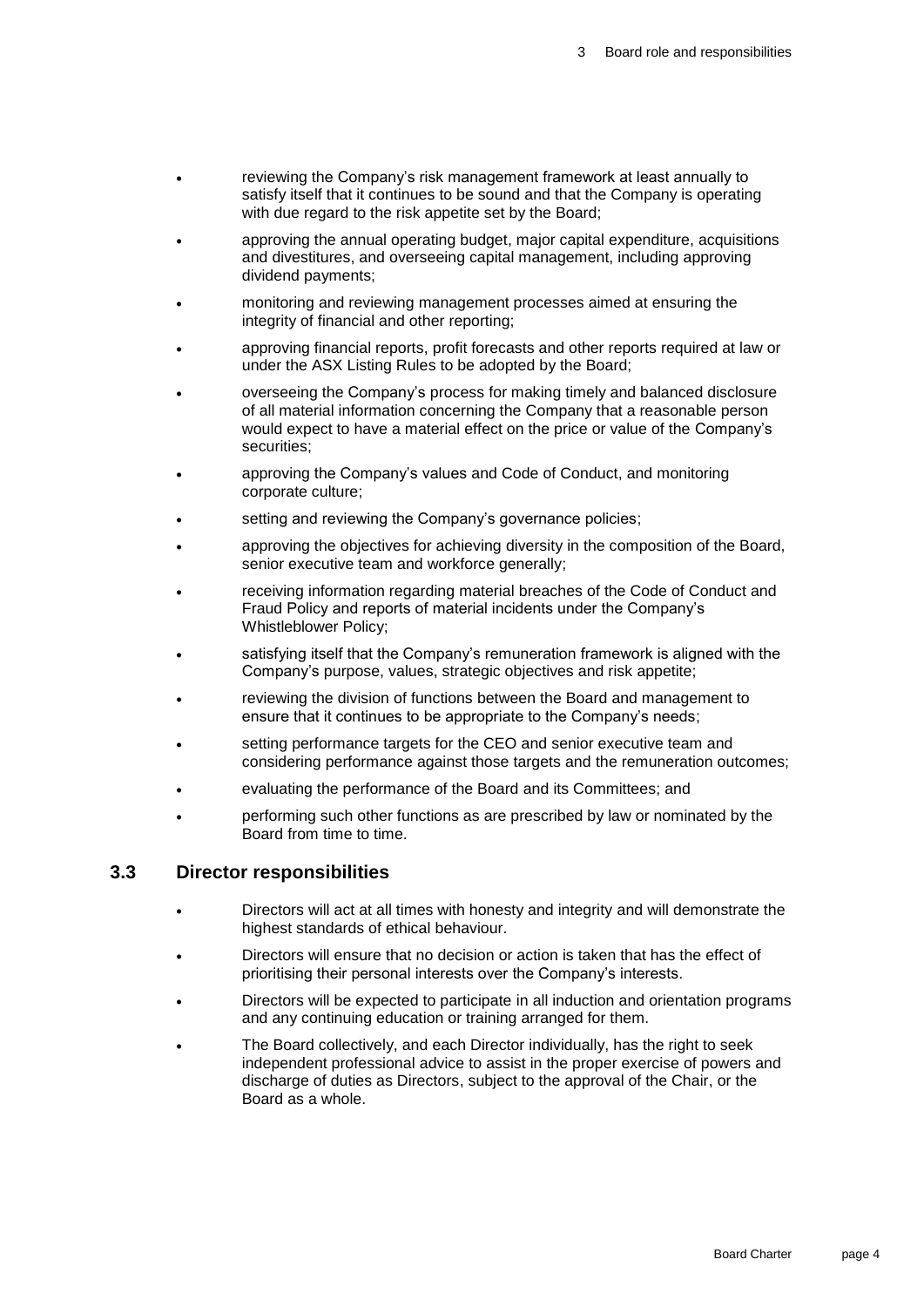## 4 Delegation of duties and powers

#### **4.1 Delegation to Committees**

- The Board from time to time establishes Committees to streamline the discharge of its responsibilities.
- The Board adopts a formal charter for each standing Committee setting out the matters relevant to the composition, responsibilities and administration of the Committee.
- The Board may also delegate specific functions to ad hoc Committees on an 'as needs' basis.

#### **4.2 Delegation to management**

- While the Board retains ultimate responsibility for the strategy and performance of the Company, the day-to-day operation of the Company is conducted by, or under the supervision of, the CEO as directed by the Board.
- The Board approves strategic objectives for the CEO to work towards and, jointly with the CEO, develops the duties and responsibilities of the CEO.
- The management team (being the CEO and other personnel to whom the management function is properly delegated by the CEO):
	- is responsible for implementing strategic objectives, plans and budgets approved by the Board; and
	- is accountable to the Board for matters within its delegated authority and for complying with any limits on that authority, including complying with the law and company policies.
- Management must supply the Board with information in a form, timeframe and quality that will enable the Board to discharge its duties effectively.
- The Board is responsible for satisfying itself that the Board reporting framework is appropriate. Directors are entitled to request additional information at any time when they consider it appropriate.
- The Board will regularly monitor the performance of the CEO and senior executive team and where required, provide feedback to and challenge the CEO and senior executives.

## 5 Board process

#### **5.1 Meetings**

- The Board will meet regularly and Directors will use all reasonable endeavours to attend Board meetings in person.
- Periodically, Non-executive Directors will meet without management present.
- The Company's Constitution governs the regulation of Board meetings and proceedings.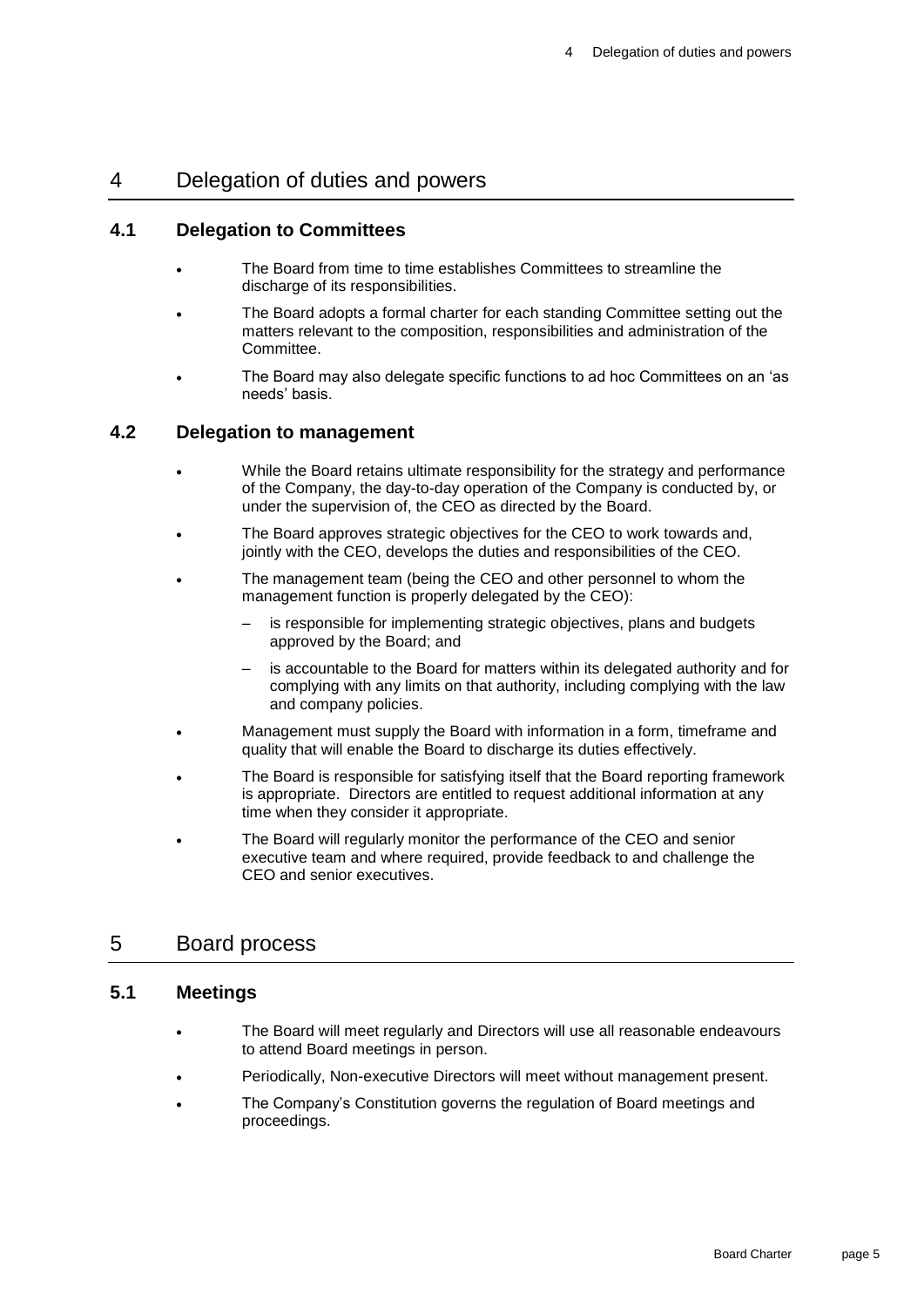### **5.2 The Chair**

- The Board will appoint one of its members to be Chair.
- It is intended that the Chair should be an independent Non-executive Director.
- The Chair represents the Board to the shareholders and communicates the Board's position.
- The Chair is responsible for leading the Board, facilitating effective contribution of all Directors and promoting respectful and constructive communication between Directors and between the Board and management.

#### **5.3 The Company Secretary**

- The Board will appoint at least one Company Secretary who is responsible for coordination of all Board business, including agendas, board papers, minutes, communication with regulatory bodies, and all statutory and other filings.
- The Company Secretary is accountable to the Board, through the Chair, on all matters to do with the proper functioning of the Board.
- All Directors will have direct access to the Company Secretary.